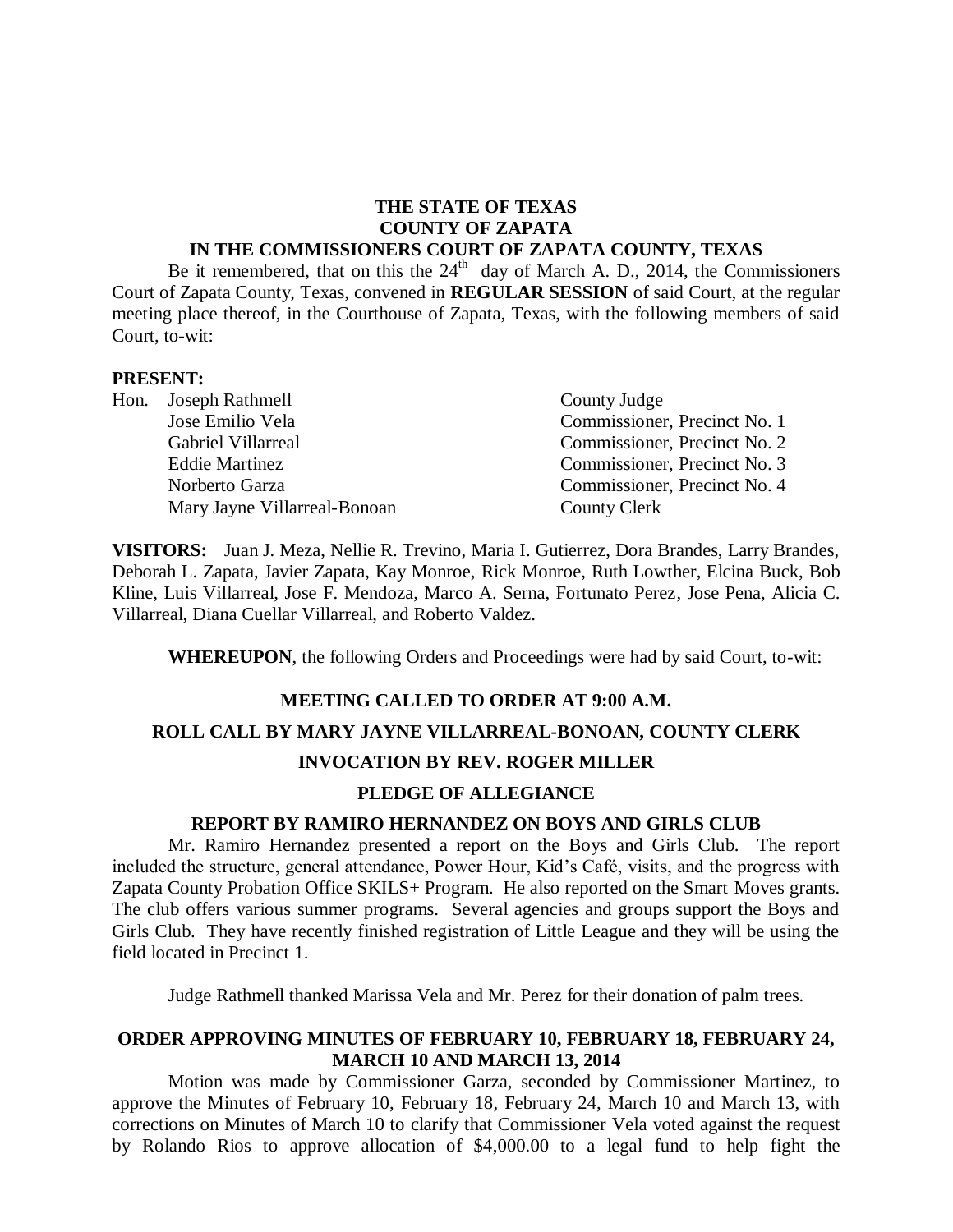implementation of SB-14 (Texas Voter I.D. Law), as presented by Mary Jayne Villarreal-Bonoan, County Clerk.

The above motion, being put to a vote, was approved by the affirmative vote of all members of the Court.

### **ORDER APPROVING INVOICES**

Motion was made by Commissioner Vela, seconded by Commissioner Villarreal, to approve invoices as presented by Triunfo Gonzalez, County Auditor.

The above motion, being put to a vote, was approved by the affirmative vote of all members of the Court.

### **ORDER APPROVING CHECKS ISSUED**

Motion was made by Commissioner Martinez, seconded by Commissioner Garza, to approve checks issued as requested by Hon. Romeo Salinas, County Treasurer.

The above motion, being put to a vote, was approved by the affirmative vote of all members of the Court.

#### **PRESENTATION BY VENDERS**

Larry and Dora Brandes, local floral nursery owners, addressed the Court. Mr. Brandes stated that the street vendors' are killing their business. On weekends the local merchants have to lower prices in order to compete with the street vendors. He stated that the ordinance was never enforced. He suggested a farmers market. The Commissioners and Judge explained that property owners rights cannot be violated. Some street vendors are not on the street, but instead parked on private property. The Sheriff's Office will be contacted so they can enforce the ordinance in place on weekends. Mr. Hector Uribe will be contacted regarding vendors leasing private property.

Debbie and Javier Zapata, local merchants, also stated the support on the Brandes' concerns. They feel that it's time to amend the ordinance to protect the local tax payers. Mr. Figueroa explained that feed orders can be delivered; however, feed cannot be sold out of the premises.

# **ORDER APPROVING PURCHASE OF TRANSFER PUMP FOR WASTEWATER DEPARTMENT**

Motion was made by Commissioner Martinez, seconded by Commissioner Garza, to approve the purchase of a transfer pump for the Wastewater Department in the amount of \$28,000, to be paid from the equipment line item out of the Water Works Department, as requested by Hon. Joe Rathmell, County Judge.

The above motion, being put to a vote, was approved by the affirmative vote of all members of the Court.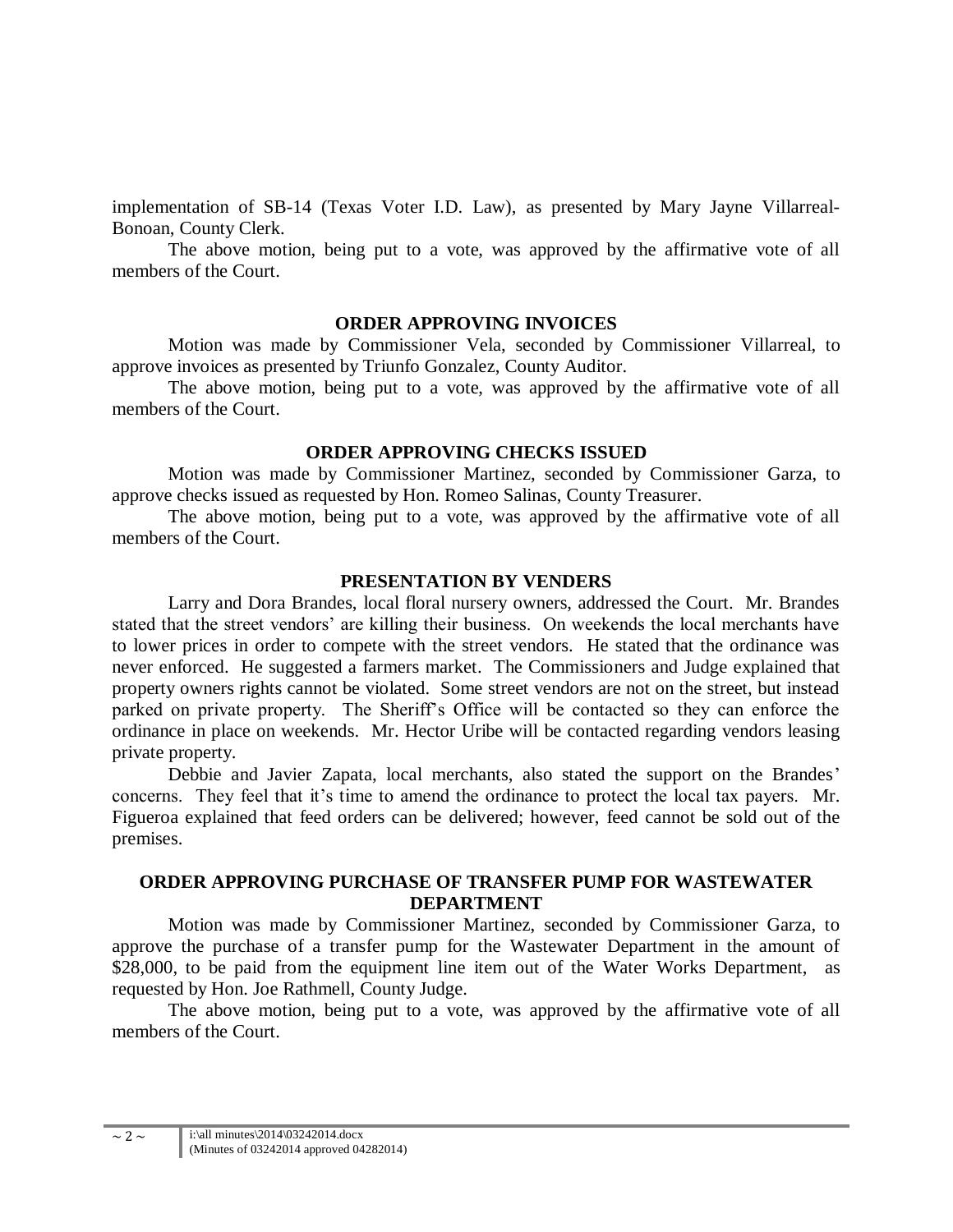# **ORDER TO APPROVE PURCHASING AGREEMENT WITH MUNTERS CORPORATION FOR PURCHASE OF A DRYCOOL HCU-6000 SYSTEM TO MAINTAIN POSITIVE AIR PRESSURE IN COURTHOUSE BUILDING**

Motion was made by Commissioner Vela, seconded by Commissioner Garza, to approve a purchasing agreement with Munters Corporation for the purchase of a DryCool HCU-6000 System to maintain the positive air pressure in the courthouse building in the amount of Eighty-Three Thousand Four Hundred Fifty-Eight Dollars (\$83,458.00) and seeking a discretionary exemption to the competitive bidding statue (Local Government Code §262.024(a)(7) (Sole Source) and authorizing the County Judge to execute all relevant documents as requested by Fortunato Paredes, Juan Cruz & Associates.

The above motion, being put to a vote, was approved by the affirmative vote of all members of the Court.

# **ORDER APPROVING TRANSFER OF HENRY MARTINEZ, JR. FROM SLOT #4 TO SLOT #2**

Motion was made by Commissioner Garza, seconded by Commissioner Martinez, to approve to transfer Henry Martinez, Jr., from Slot #4, Parks, Buildings, and Construction Department to Slot #2 with a salary of \$9.00 per hour as requested by Hon. Gabriel Villarreal, Jr., Commissioner Pct. 2.

The above motion, being put to a vote, was approved by the affirmative vote of all members of the Court.

# **NO ACTION WAS TAKEN REQUEST BY COM. VILLARREAL TO HIRE GERARDO ALONSO VASQUEZ IN SLOT #4 PARKS, BUILDINGS, AND CONSTRUCTION DEPARTMENT FOR 28 HOURS PER WEEK AT THE RATE OF \$8.00 PER HOUR**

### **ORDER TO TABLE REQUEST BY PAUL DOMINGUEZ, FG & R, LLC REGARDING AGREEMENT FOR RECOVERY OF PAST DUE AMBLANCE BALANCES**

Motion was made by Commissioner Garza, seconded by Commissioner Martinez, to table request by Paul Dominguez, FG & R, LLC, regarding an agreement with FG & R, LLC for the recovery of past due ambulance balances as requested by Paul Dominguez, FG & R, LLC.

The above motion, being put to a vote, was approved by the affirmative vote of all members of the Court.

## **ORDER APPROVING RENEWAL OF PROPERTY SCHEDULE FOR ZAPATA COUNTY PROVIDED BY TEXAS ASSOCIATION OF COUNTIES RISK MANAGEMENT POOL**

Motion was made by Commissioner Martinez, seconded by Commissioner Garza, to approve renewal of property schedule for Zapata County provided by Texas Association of Counties Risk Management Pool as requested by Nellie Trevino, Personnel Manager.

The above motion, being put to a vote, was approved by the affirmative vote of all members of the Court.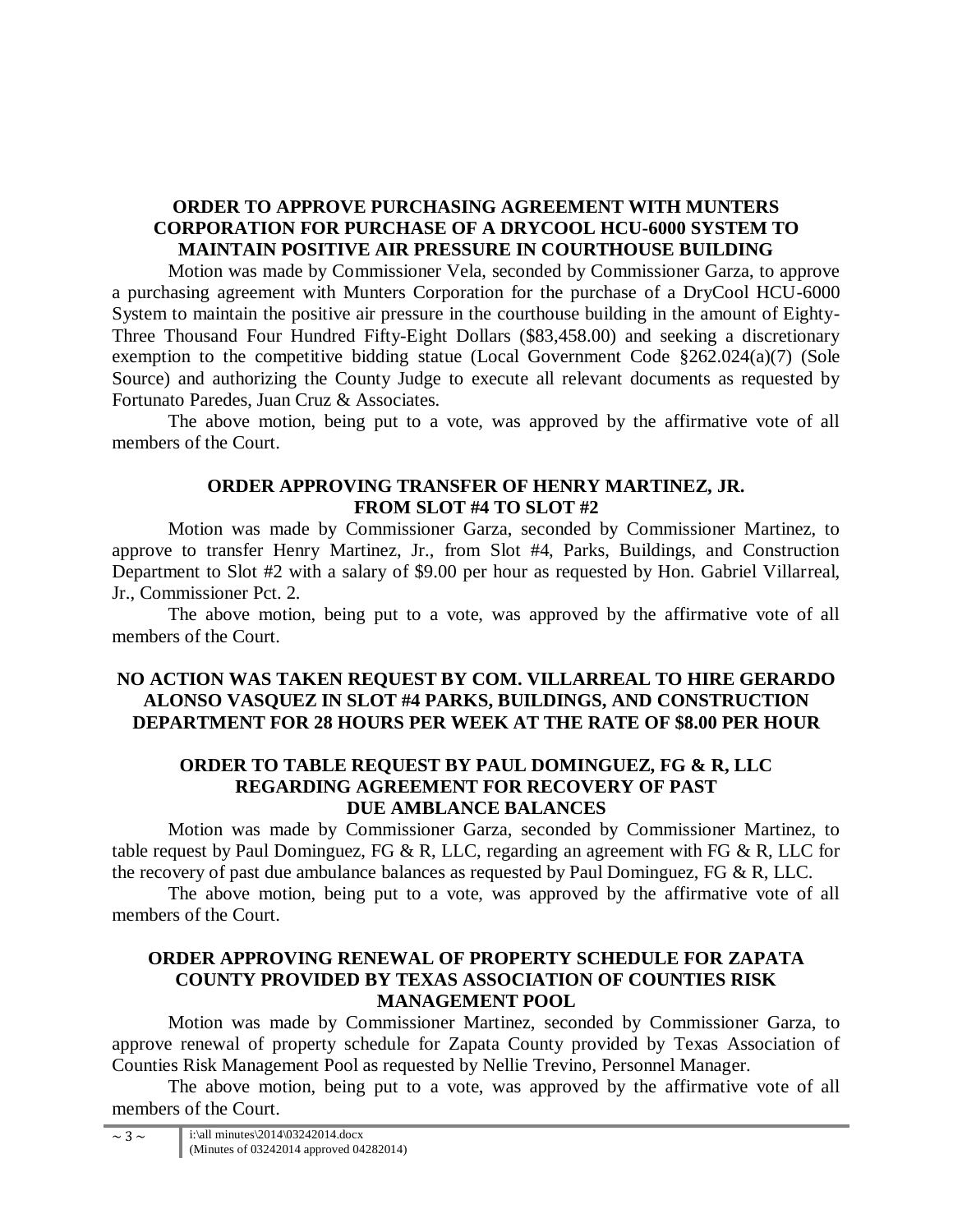## **ORDER TO TABLE REQUEST BY NELLIE TREVINO, PERSONNEL MANAGER, TO PURCHASE DOZER FOR ZAPATA COUNTY MAINTENANCE DEPARTMENT**

Motion was made by Commissioner Martinez, seconded by Commissioner Garza, to approve the purchase of a dozer for the Zapata County Maintenance Department as requested by Nellie Trevino, Personnel Manager.

The above motion, being put to a vote, was approved by the affirmative vote of all members of the Court.

### **ORDER APPROVING STREET HUMP AND LINE ITEM TRANSFER**

Motion was made by Commissioner Garza, seconded by Commissioner Martinez, to install a street light at the following address:

a. 208 Flores Drive – Falcon Shores Subdivision (Guerrero Chiquito) as requested by Hon. Jose E. Vela, Commissioner Pct. 1.

The above motion, being put to a vote, was approved by the affirmative vote of all members of the Court.

Motion was made by Commissioner Garza, seconded by Commissioner Martinez, to approve the following line-item-transfer:

|             | <b>DEPARTMENT</b> | LINE-ITEM  | <b>FUND</b>      | <b>AMOUNT</b> |
|-------------|-------------------|------------|------------------|---------------|
| <b>FROM</b> | Tax Office        | 10-499-311 | Postage          | \$2,500.00    |
| TO          | Tax Office        | 10-499-457 | Equipment Rental | \$2,500.00    |

as requested by Carlos Trevino, Jr., Water Plant Manager.

The above motion, being put to a vote, was approved by the affirmative vote of all members of the Court.

# **MOTION WAS MADE BY COMMISSIONER GARZA, SECONDED BY COMMISSIONER MARTINEZ, TO ENTER INTO EXECUTIVE SESSION**

# **MOTION WAS MADE BY COMMISSIONER GARZA, SECONDED BY COMMISSIONER MARTINEZ, TO RETURN TO REGULAR SESSION**

# **NO ACTION WAS TAKEN ON THE FOLLOWING REQUEST BY NELLIE TREVINO, PERSONNEL MANAGER**

17/20. Discussion and possible action on grievance presented by a Zapata County employee involving the Zapata County Fire Department as requested by Nellie Trevino, Personnel Manager.